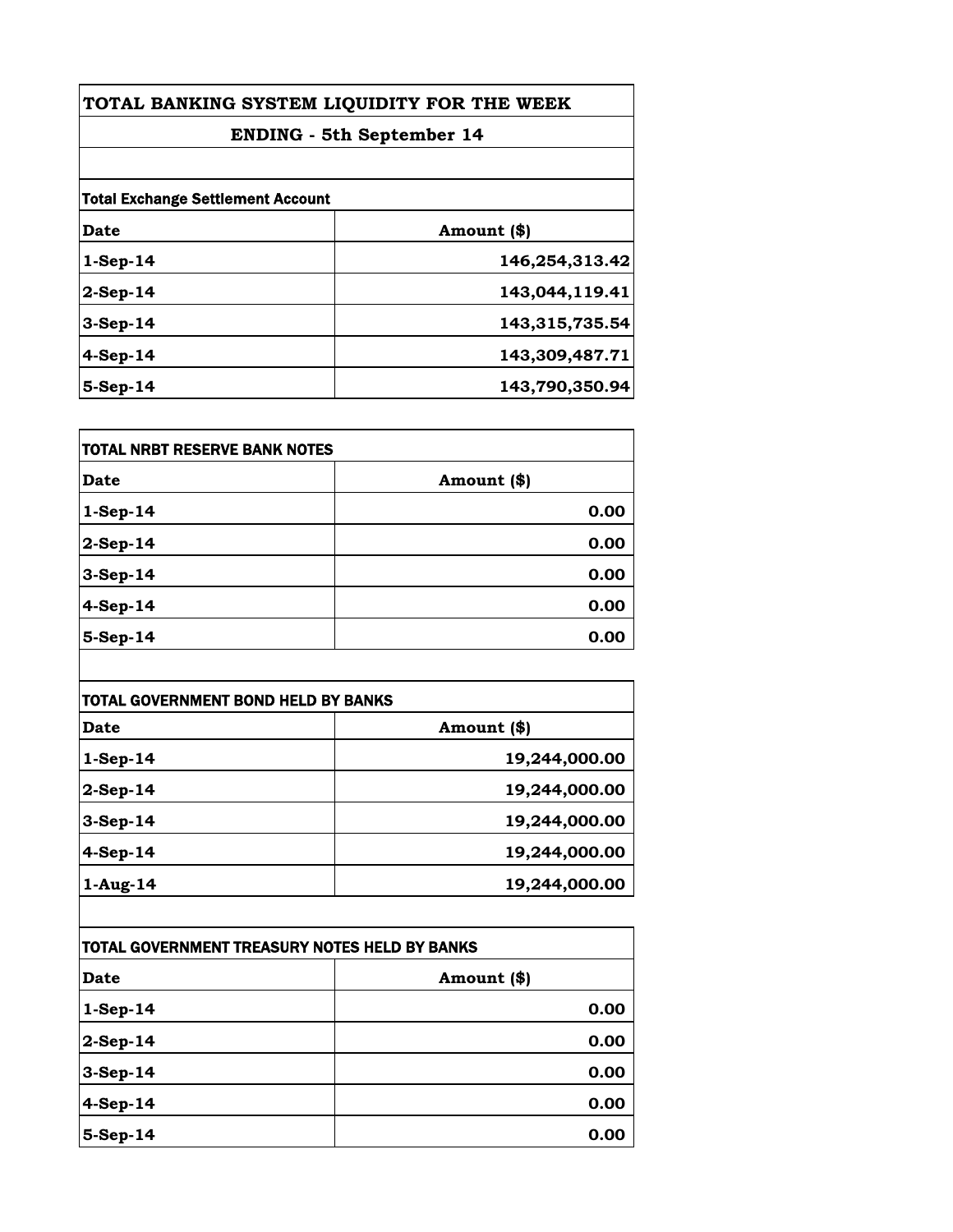| TOTAL BANKING SYSTEM LIQUIDITY FOR THE WEEK<br><b>ENDING</b> - 12th September 14 |                |
|----------------------------------------------------------------------------------|----------------|
|                                                                                  |                |
| <b>Total Exchange Settlement Account</b>                                         |                |
| Date                                                                             | Amount (\$)    |
| 8-Sep-14                                                                         | 144,756,510.23 |
| $9-Sep-14$                                                                       | 145,910,833.01 |
| 10-Sep-14                                                                        | 144,676,867.48 |
| 11-Sep-14                                                                        | 143,694,768.41 |
| 12-Sep-14                                                                        | 143,005,709.94 |

| <b>TOTAL NRBT RESERVE BANK NOTES</b> |             |
|--------------------------------------|-------------|
| Date                                 | Amount (\$) |
| $8-Sep-14$                           | 0.00        |
| 9-Sep-14                             | 0.00        |
| 10-Sep-14                            | 0.00        |
| 11-Sep-14                            | 0.00        |
| 12-Sep-14                            | 0.00        |

| TOTAL GOVERNMENT BOND HELD BY BANKS |               |
|-------------------------------------|---------------|
| Date                                | Amount (\$)   |
| $8-Sep-14$                          | 19,244,000.00 |
| $9-Sep-14$                          | 19,244,000.00 |
| $10-Sep-14$                         | 19,244,000.00 |
| $11-Sep-14$                         | 19,244,000.00 |
| $12$ -Sep-14                        | 19,244,000.00 |

| TOTAL GOVERNMENT TREASURY NOTES HELD BY BANKS |             |
|-----------------------------------------------|-------------|
| <b>Date</b>                                   | Amount (\$) |
| $8-Sep-14$                                    | 0.00        |
| $9-Sep-14$                                    | 0.00        |
| 10-Sep-14                                     | 0.00        |
| $11-Sep-14$                                   | 0.00        |
| 12-Sep-14                                     | 0.00        |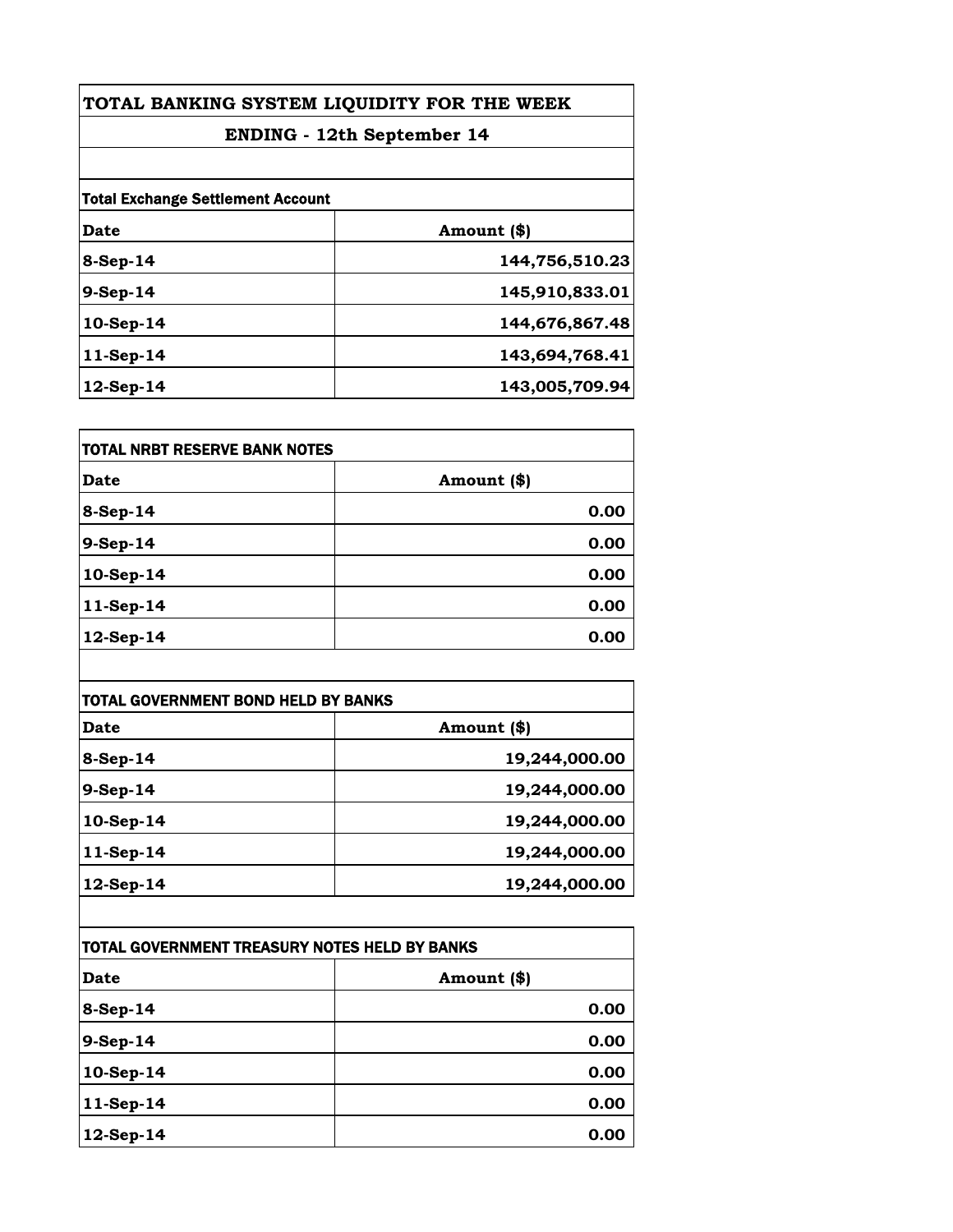| TOTAL BANKING SYSTEM LIQUIDITY FOR THE WEEK |                |
|---------------------------------------------|----------------|
| <b>ENDING - 19th September 14</b>           |                |
|                                             |                |
| Date                                        | Amount (\$)    |
| $15-Sep-14$                                 | 142,487,265.63 |
| $16-Sep-14$                                 | 143,247,378.75 |
| 18-Sep-14                                   | 143,296,849.84 |
| 19-Sep-14                                   | 143,353,379.28 |

| <b>TOTAL NRBT RESERVE BANK NOTES</b> |             |
|--------------------------------------|-------------|
| <b>Date</b>                          | Amount (\$) |
| $15-Sep-14$                          | 0.00        |
| 16-Sep-14                            | 0.00        |
| 18-Sep-14                            | 0.00        |
| 19-Sep-14                            | 0.00        |

| TOTAL GOVERNMENT BOND HELD BY BANKS |               |
|-------------------------------------|---------------|
| Date                                | Amount (\$)   |
| $15-Sep-14$                         | 19,244,000.00 |
| 16-Sep-14                           | 19,244,000.00 |
| 18-Sep-14                           | 19,244,000.00 |
| 19-Sep-14                           | 19,244,000.00 |

| ITOTAL GOVERNMENT TREASURY NOTES HELD BY BANKS |             |
|------------------------------------------------|-------------|
| Date                                           | Amount (\$) |
| $15-Sep-14$                                    | 0.00        |
| 16-Sep-14                                      | 0.00        |
| $18-Sep-14$                                    | 0.00        |
| $19-Sep-14$                                    | 0.00        |